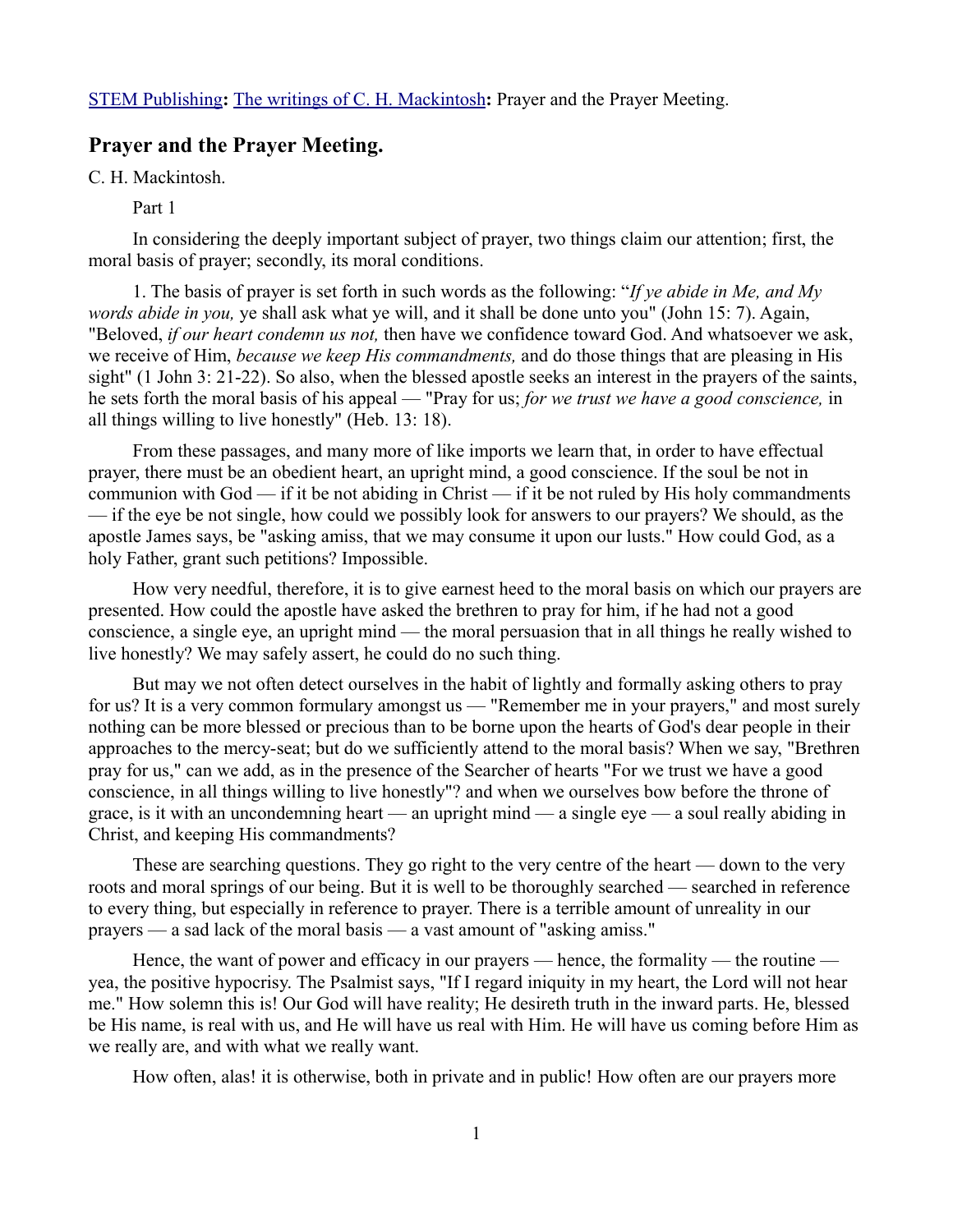like orations than petitions — more like statements of doctrine than utterances of need! It seems, at times, as though we meant to explain principles to God, and give Him a large amount of information.

These are the things which cast a withering influence over our prayer-meetings, robbing them of their freshness, their interest, and their value. Those who really know what prayer is — who feel its value, and are conscious of their need of it, attend the prayer-meeting in order to pray, not to hear orations, lectures, and expositions from men on their knees. If they want lectures, they can attend at the lecture-hall or the preaching-room; but when they go to the prayer-meeting, it is to pray. To them, the prayer-meeting is the place of expressed need and expected blessing — the place of expressed weakness and expected power. Such is their idea of "the place where prayer is wont to be made"; and therefore when they flock thither, they are not disposed or prepared to listen to long preaching prayers, which would be deemed barely tolerable if delivered from the desk, but which are absolutely insufferable in the shape of prayer.

We write plainly, because we feel the need of great plainness of speech. We deeply feel our want of reality, sincerity, and truth in our prayers and prayer-meetings. Not infrequently it happens that what we call prayer is not prayer at all, but the fluent utterance of certain known and acknowledged truths and principles, to which one has listened so often that the reiteration becomes tiresome in the extreme. What can be more painful than to hear a man on his knees explaining principles and unfolding doctrines? The question forces itself upon us. "Is the man speaking to God, or to us?" If to God, surely nothing can be more irreverent or profane than to attempt to explain things to Him; but if to us, then it is not prayer at all, and the sooner we rise from the attitude of prayer the better, inasmuch as the speaker will do better on his legs and we in our seats.

And, having referred to the subject of attitude, we would very lovingly call attention to a matter which, in our judgement, demands a little serious consideration; we allude to the habit of sitting during the holy and solemn exercise of prayer. We are fully aware, of course, that the grand question in prayer is, to have the *heart* in a right attitude. And further, we know, and would ever bear in mind, that many who attend our prayer-meetings are aged, infirm, and delicate people, who could not possibly kneel for any length of time — perhaps not at all. Then again, it often happens that, even where there is not physical weakness, and where there would be real desire to kneel down, as feeling it to be the proper attitude, yet, from actual want of space, it is impossible to change one's position.

All these things must be taken into account; but, allowing as broad a margin as possible in which to insert these modifying clauses, we must still hold to it that there is a very deplorable lack of reverence in many of our public reunions for prayer. We frequently observe young men, who can neither plead physical weakness nor want of space, sitting through an entire prayer-meeting. This, we confess, is offensive, and we cannot but believe it grieves the Spirit of the Lord. We ought to kneel down when we can; it expresses reverence and prostration. The blessed Master "kneeled down and prayed" (Luke 22: 41). His apostle did the same, as we read in Acts 20: 36, "When he had thus spoken, he kneeled down and prayed with them all."

And is it not comely and right so to do? Assuredly it is. And can aught be more unseemly than to see a number of people sitting, lolling, lounging, and gaping about while prayer is being offered? We consider it perfectly shocking, and we do here most earnestly beseech all the Lord's people to give this matter their solemn consideration, and to endeavour, in every possible way, both by precept and example, to promote the godly habit of kneeling at our prayer-meetings. No doubt those who take part in the meeting would greatly aid in this matter by short and fervent prayers; but of this, more hereafter.

Part 2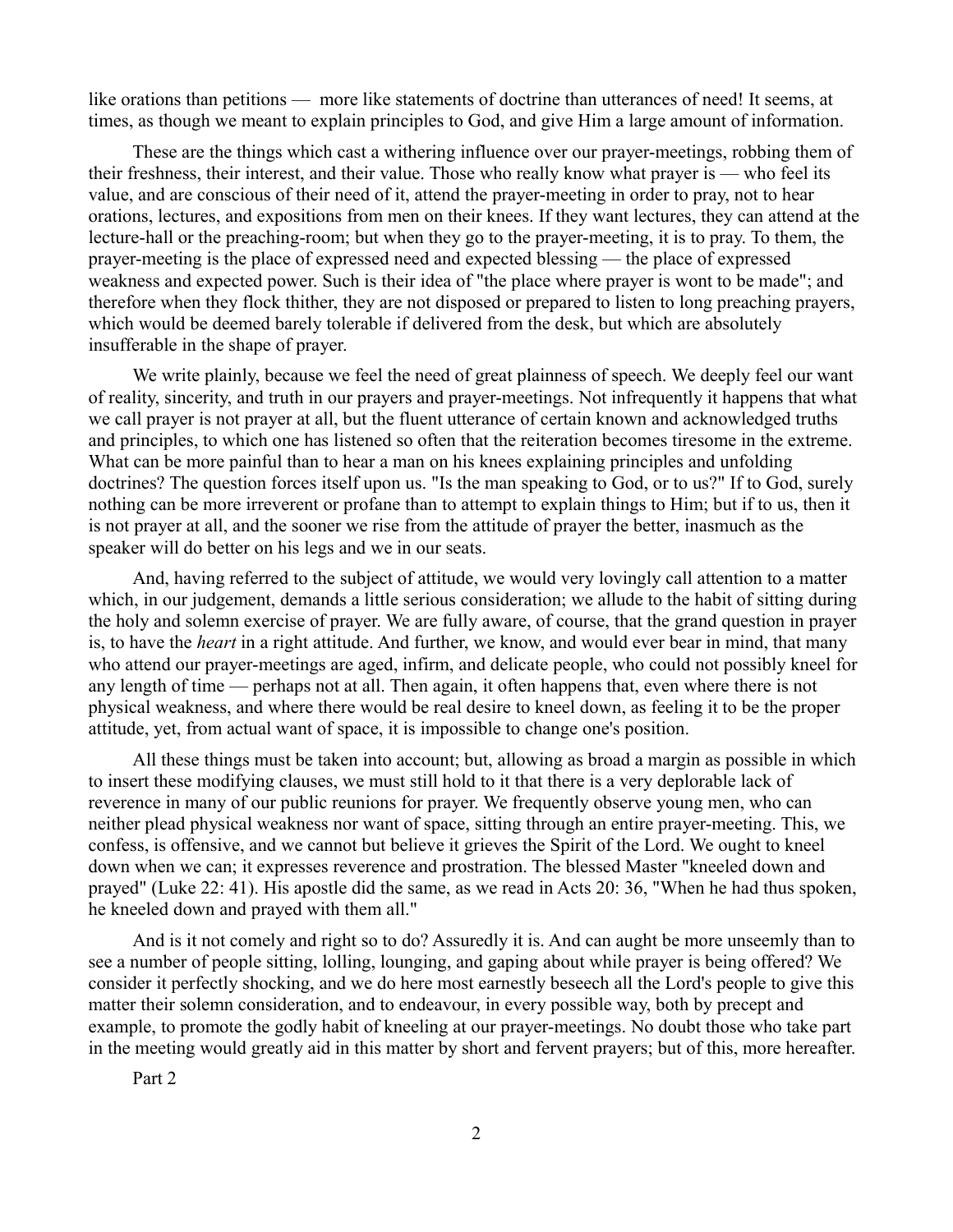We shall now proceed to consider, in the light of holy Scripture, the moral conditions or attributes of prayer. There is nothing like having the authority of the divine Word for every thing in the entire range of our practical Christian life. Scripture must be our one grand and conclusive referee in all our questions. Let us never forget this.

What, then, saith the Scripture as to the necessary moral conditions of prayer? Turn to Matthew 18: 19 — "Again I say unto you, that *if two of you shall agree* on earth as touching any thing that they shall ask, it shall be done for them of My Father which is in heaven."

Here we learn that one necessary condition of our prayers is, *unanimity —* cordial agreement thorough oneness of mind. The true force of the words is, "If two of you shall symphonise" — shall make one common sound. There must be no jarring note, no discordant element.

If, for example, we come together to pray about the progress of the gospel — the conversion of souls, we must be of one mind in the matter — we must make one common sound before our God. It will not do for each to have some special thought of his own to carry out. We must come before the throne of grace in holy harmony of mind and spirit, else we cannot claim an answer, on the ground of Matthew 18: 19.

Now, this is a point of immense moral weight. Its importance, as bearing upon the tone and character of our prayer-meetings, cannot possibly be overestimated. It is very questionable indeed whether any of us have given sufficient attention to it. Have we not to deplore the objectless character of our prayer-meetings? Ought we not to come together more with some definite object on our hearts, as to which we are going to wait together upon God? We read in the first chapter of Acts, in reference to the early disciples, "These all continued *with one accord* in prayer and supplication, with the women, and Mary the mother of Jesus, and with His brethren." [How interesting to find "Mary the mother of Jesus" named here, as being at the prayer-meeting! What would she have said if any one had told her that millions of professing Christians would yet be praying to her?] And again, in the second chapter, we read, "When the day of Pentecost was fully come, they were *all with one accord in one place."*

They were waiting, according to our Lord's instructions, for the promise of the Father — the gift of the Holy Ghost. They had the sure word of promise. The Comforter was, without fail, to come; but this, so far from dispensing with prayer, was the very ground of its blessed exercise. They prayed; they prayed in one place; they prayed with one accord. They were thoroughly agreed. They all, without exception, had one definite object before their hearts. They were waiting for the promised Spirit; they continued to wait; and they waited with one accord, until He came. Men and women, absorbed with one object, waited in holy concord, in happy symphony — waited on, day after day, earnestly, fervently, harmoniously waited until they were indued with the promised power from on high.

Should not we go and do likewise? Is there not a sad lack of this "one accord," "one place" principle in our midst? True it is, blessed be God, we have not to ask for the Holy Ghost to come — He has come; we have not to ask for the outpouring of the Spirit, — He has been poured out: but we have to ask for the display of His blessed power in our midst. Supposing our lot is cast in a place where spiritual death and darkness reign. There is not so much as a single breath of life — not a leaf stirring. The Heaven above seems like brass; the earth beneath, iron. Such a thing as a conversion is never heard of. A withering formalism seems to have settled down upon the entire place. Powerless profession, dead routine, stupefying mechanical religiousness, are the order of the day. What is to be done? Are we to allow ourselves to fall under the fatal influence of the surrounding malaria? are we to yield to the paralysing power of the atmosphere that enwraps the place? Assuredly not.

If not, what then? Let us, even if there be but two who really feel the condition of things, get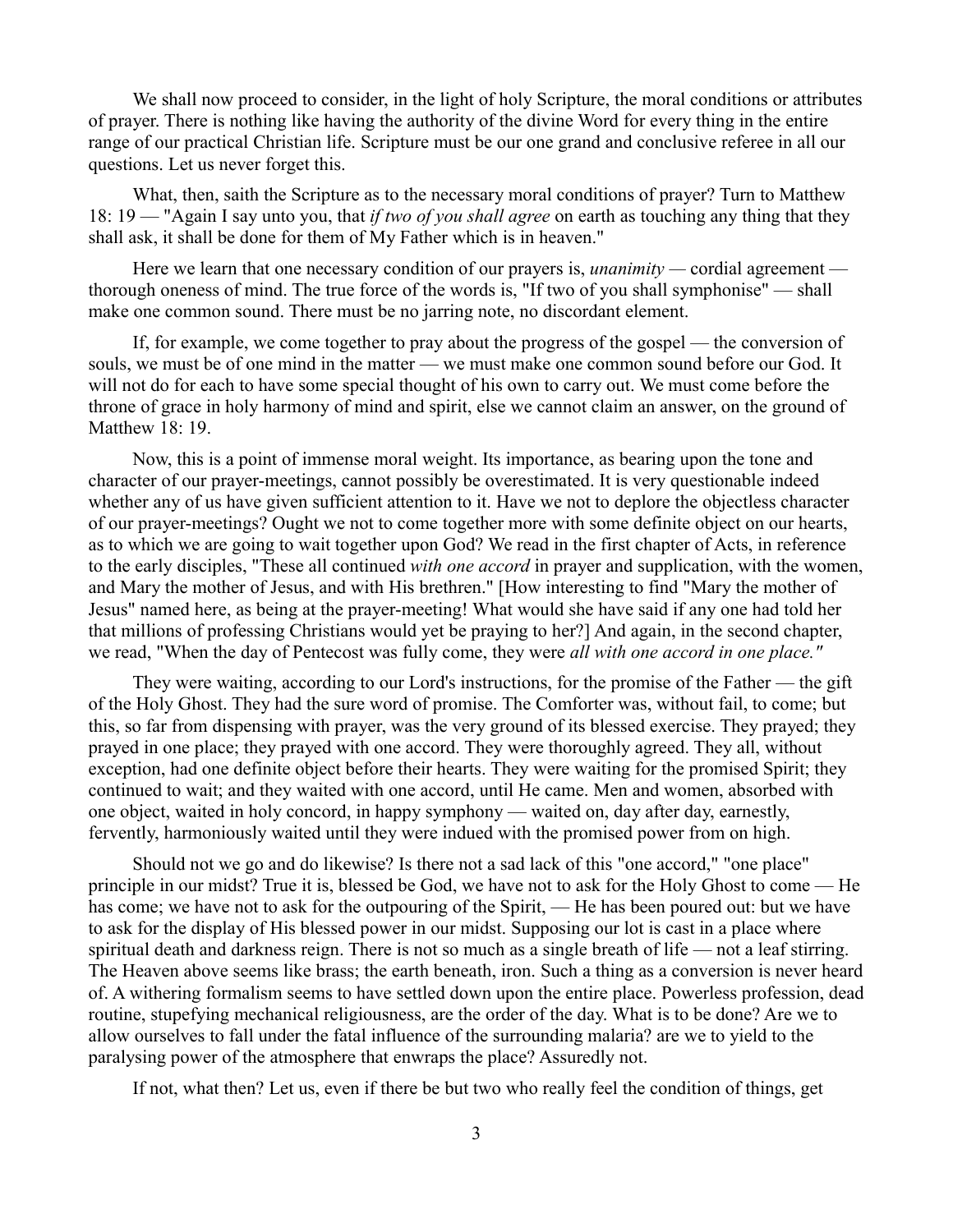together, with one accord, and pour out our hearts to God. Let us wait on Him, in holy concord, with united, firm purpose, until He send a copious shower of blessing upon the barren spot. Let us not fold our arms and vainly say, "The time is not come." Let us not yield to that pernicious offshoot of a onesided theology, which is rightly called fatalism, and say, "God is sovereign, and He works according to His own will. We must wait His time. Human effort is in vain. We cannot get up a revival. We must beware of mere excitement."

All this seems very plausible; and the more so because there is a measure of truth in it; indeed it is all true, so far as it goes: but it is only one side of the truth. It is truth, and nothing but the truth; but it is not *the whole truth.* Hence its mischievous tendency. There is nothing more to be dreaded than onesided truth; it is far more dangerous than positive, palpable error. Many an earnest soul has been stumbled and turned completely out of the way by one-sided or misapplied truth. Many a true-hearted and useful workman has been chilled, repulsed, and driven out of the harvest-field by the injudicious enforcement of certain doctrines having a measure of truth, but not *the* full truth of God.

Nothing, however, can touch the truth, or weaken the force of Matthew 18: 19. It stands in all its blessed fullness, freeness, and preciousness before the eye of faith; its terms are clear and unmistakable. "If two of you shall agree upon earth, as touching *any thing* that they shall ask, it shall be done for them of My Father which is in heaven." Here is our warrant for coming together to pray for any thing that may be laid on our hearts. Do we mourn over the coldness, barrenness, and death around us? Are we discouraged by the little apparent fruit from the preaching of the gospel — the lack of power in the preaching itself, and the total absence of practical result? Are our souls cast down by the barrenness, dullness, heaviness, and low tone of all our reunions, whether at the table of our Lord, before the mercy-seat, or around the fountain of holy Scripture?

What are we to do? Fold our arms in cold indifference? give up in despair? or give vent to complaining, murmuring, fretfulness, or irritation? God forbid! What then? Come together, "with one accord in one place"; get down on our faces before our God, and pour out our hearts, as the heart of one man, pleading Matthew 18: 19.

This, we may rest assured, is the grand remedy — the unfailing resource. It is perfectly true that "God is sovereign," and this is the very reason why we should wait on Him; perfectly true that "human effort is in vain," and that is the very reason for seeking divine power; perfectly true that "we cannot get up a revival," and that is the very reason for seeking to get it *down;* perfectly true that "we must beware of mere excitement"; equally true that we must beware of coldness, deadness, and selfish indifference.

The simple fact is, there is no excuse whatever — so long as Christ is at the right hand of God so long as God the Holy Ghost is in our midst and in our hearts — so long as we have the Word of God in our hands — so long as Matthew 18:19 shines before our eyes — there is, we repeat, no excuse whatever for barrenness, deadness, coldness, and indifference — no excuse for heavy and unprofitable meetings — no excuse whatever for lack of freshness in our reunions or of fruitfulness in our service. Let us wait on God, in holy concord, and the blessing is sure to come.

## Part 3

If we turn to Matthew 21: 22, we shall find another of the essential conditions of effectual prayer. "And all things whatsover ye shall ask in prayer, *believing,* ye shall receive." This is a truly marvellous statement. It opens the very treasury of Heaven to faith. There is absolutely no limit. Our blessed Lord assures us that we shall receive whatsoever we ask in simple faith.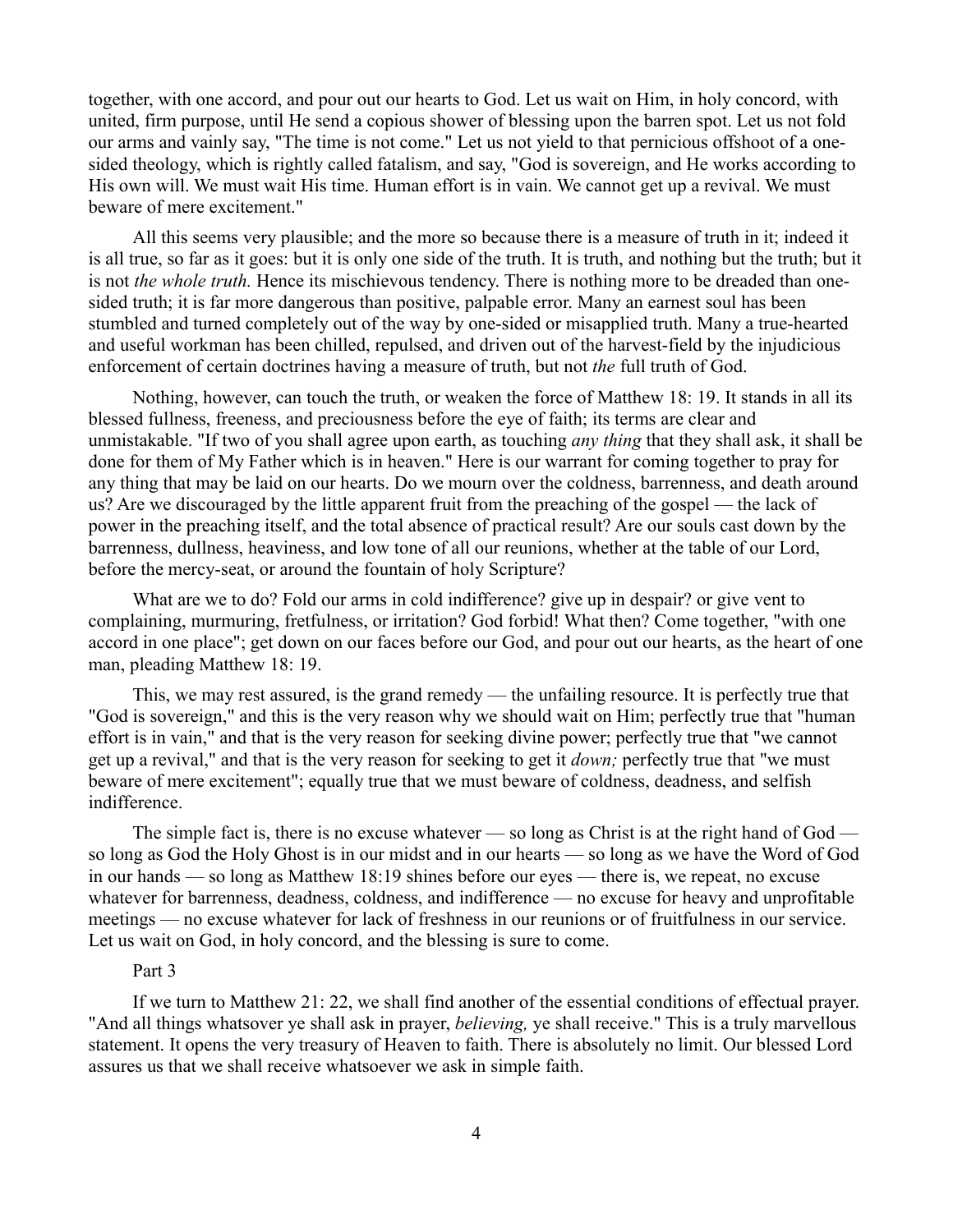The apostle James, under the inspiration of the Holy Ghost, gives us a similar assurance in reference to the matter of asking for wisdom. "If any of you lack wisdom, let him ask of God, that *giveth to ad liberally,* and upbraideth not; and it shall be given him. But" — here is the moral condition — "let him ask *in faith, nothing wavering.* For he that wavereth is like a wave of the sea, driven with the wind and tossed. For let not that man think that he shall obtain any thing of the Lord."

From both these passages we learn that if our prayers are to have an answer, they must be prayers of faith. It is one thing to utter words in the form of prayer, and another thing altogether to pray in simple faith, in the full, clear, and settled assurance that we shall have what we are asking for. It is greatly to be feared that many of our so-called prayers never go beyond the ceiling of the room. In order to reach the throne of God, they must be borne on the wings of faith, and proceed from hearts united and minds agreed, in holy purpose, to wait on our God for the things which we really require.

Now, the question is, are not our prayers and prayer-meetings sadly deficient on this point? Is not the deficiency manifest from the fact that we see so little result from our prayers? Ought we not to examine ourselves as to how far we really understand these two conditions of prayer, namely, unanimity and confidence? If it be true — and it is true, for Christ has said it — that two persons agreed to ask in faith can have whatsoever they ask, why do we not see more abundant answers to our prayers? Must not the fault be in us? — are we not deficient in concord and confidence?

Our Lord, in Matthew 18: 19, comes down, as we say, to the very smallest plurality — the smallest congregation — even to "two"; but of course the promise applies to dozens, scores, or hundreds. The grand point is, to be thoroughly agreed and fully persuaded that we shall get what we are asking for. This would give a different tone and character altogether to our reunions for prayer. It would make them very much more real than our ordinary prayer-meeting, which, alas! alas! is often poor, cold, dead, objectless, and desultory, exhibiting any thing but cordial agreement and unwavering faith.

How vastly different it would be if our prayer-meetings were the result of a cordial agreement on the part of two or more believing souls, to come together and wait upon God for a certain thing, and to persevere in prayer until they receive an answer! How little we see of this! We attend the prayermeeting from week to week — and very right we should — but ought we not to be exercised before God as to how far we are agreed in reference to the object or objects which are to be laid before the throne? The answer to this question links itself on to another of the moral conditions of prayer.

Let us turn to Luke 11. "And He said unto them, 'Which of you shall have a friend, and shall go unto him at midnight, and say unto him, Friend, lend me three loaves; for a friend of mine in his journey is come to me, and I have nothing to set before him? And he from within shall answer and say, Trouble me not; the door is now shut, and my children are with me in bed; I cannot rise and give thee. I say unto you, though he will not rise and give him because he is his friend, yet because of his *importunity* he will rise and give him as many as he needeth. And I say unto you, Ask, and it shall be given you; seek, and ye shall find; knock, and it shall be opened unto you. For every one that asketh receiveth; and he that seeketh findeth: and to him that knocketh it shall be opened' " (ver. 5 - 10).

These words are of the very highest possible importance, inasmuch as they contain part of our Lord's reply to the request of His disciples, "Lord, teach us to pray." Let no one imagine for a moment that we would dare to take it upon ourselves to teach people how to pray. God forbid! Nothing is further from our thoughts. We are merely seeking to bring the souls of our readers into direct contact with the Word of God — the veritable sayings of our blessed Lord and Master — so that, in the light of those sayings, they may judge for themselves as to how far our prayers and our prayer-meetings come up to the divine standard.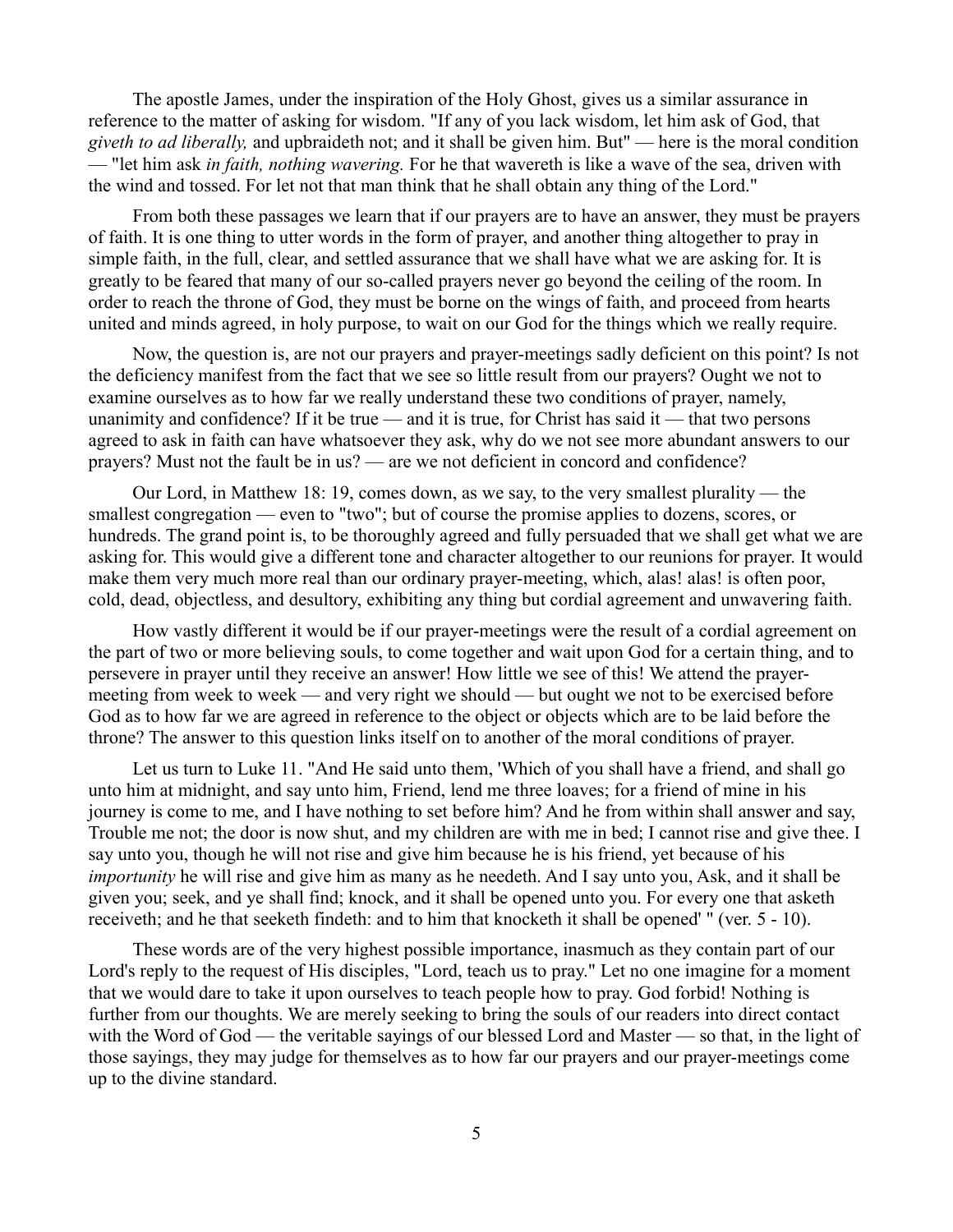What, then, do we learn from Luke 11? what are the moral conditions which it sets before us? In the first place, it teaches us to be *definite* in our prayers. "Friend, lend me three loaves." There is a positive need felt and expressed; there is the one thing before the mind and on the heart, and to this one thing he confines himself. It is not a long, rambling, desultory statement about all sorts of things: it is distinct, direct, and pointed — I want three loaves, I cannot do without them, I must have them, I am shut up, the case is urgent, the time of night — all the circumstances give definiteness and earnestness to the appeal. He cannot wander from the one point, "Friend, lend me three loaves."

No doubt it seems a very untoward time to come — "midnight." Every thing looks discouraging. The friend has retired for the night, the door is shut, his children are with him in bed, he cannot rise. All this is very depressing; but still the definite need is pressed: he must have the three loaves.

Now, we cannot but judge that there is a great practical lesson here which may be applied, with immense profit, to our prayers and our prayer-meetings. Must we not admit that our reunions for prayer suffer sadly from long, rambling, desultory prayers? Do we not frequently give utterance to a whole host of things of which we do not really feel the need, and which we have no notion of waiting for at all? Should we not sometimes be taken very much aback were the Lord to appear to us at the close of our prayer-meeting and ask us, What do you really want Me to give or to do?

We feel most thoroughly persuaded that all this demands our serious consideration. We believe it would impart great earnestness, freshness, glow, depth, reality, and power to our prayer-meetings were we to attend with something definite on our hearts, as to which we could invite the fellowship of our brethren. Some of us seem to think it necessary to make one long prayer about all sorts of things many of them very right and very good, no doubt — but the mind gets bewildered by the multiplicity of subjects. How much better to bring some one object before the throne, earnestly urge it, and pause, so that the Holy Spirit may lead out others, in like manner, either for the same thing or something else equally definite.

Long prayers are often wearisome; indeed, in many cases, they are a positive infliction. It will perhaps be said that we must not prescribe any time to the Holy Spirit. True indeed; away from us be the thought! Who would venture upon such a piece of daring blasphemy? We are simply comparing what we find in Scripture (where their brief pointedness is characteristic — see Matt. 6; John 17; Acts 4: 24-30; Eph. 1; Eph. 3; etc.) with what we too often — not always, thank God! — find in our prayermeetings.

Let it, then, be distinctly borne in mind that "long prayers" are not the rule in Scripture. They are referred to in Mark 12: 40, etc., in terms of withering disapproval. Brief, fervent, pointed prayers impart great freshness and interest to the prayer-meeting; but on the other hand, as a general rule, long and desultory prayers exert a most depressing influence upon all.

But there is another very important moral condition set forth in our Lord's teaching in Luke 11, and that is, *"importunity."* He tells us that the man succeeds in gaining his object simply by his importunate earnestness. He is not to be put off; he must get the three loaves. Importunity prevails even where the claims of friendship prove inoperative. The man is bent on his object; he has no alternative. There is a demand, and he has nothing to meet it — "I have nothing to set before my travelling friend." In short, he will not take a refusal.

Now, the question is, how far do we understand this great lesson? It is not, blessed be God, that He will ever answer us "from within." He will never say to us, "Trouble me not" — "I cannot rise and give thee." He is ever our true and ready "Friend" — "a cheerful, liberal, and unupbraiding Giver." All praise to His holy name! Still, He encourages importunity, and we need to ponder His teaching. There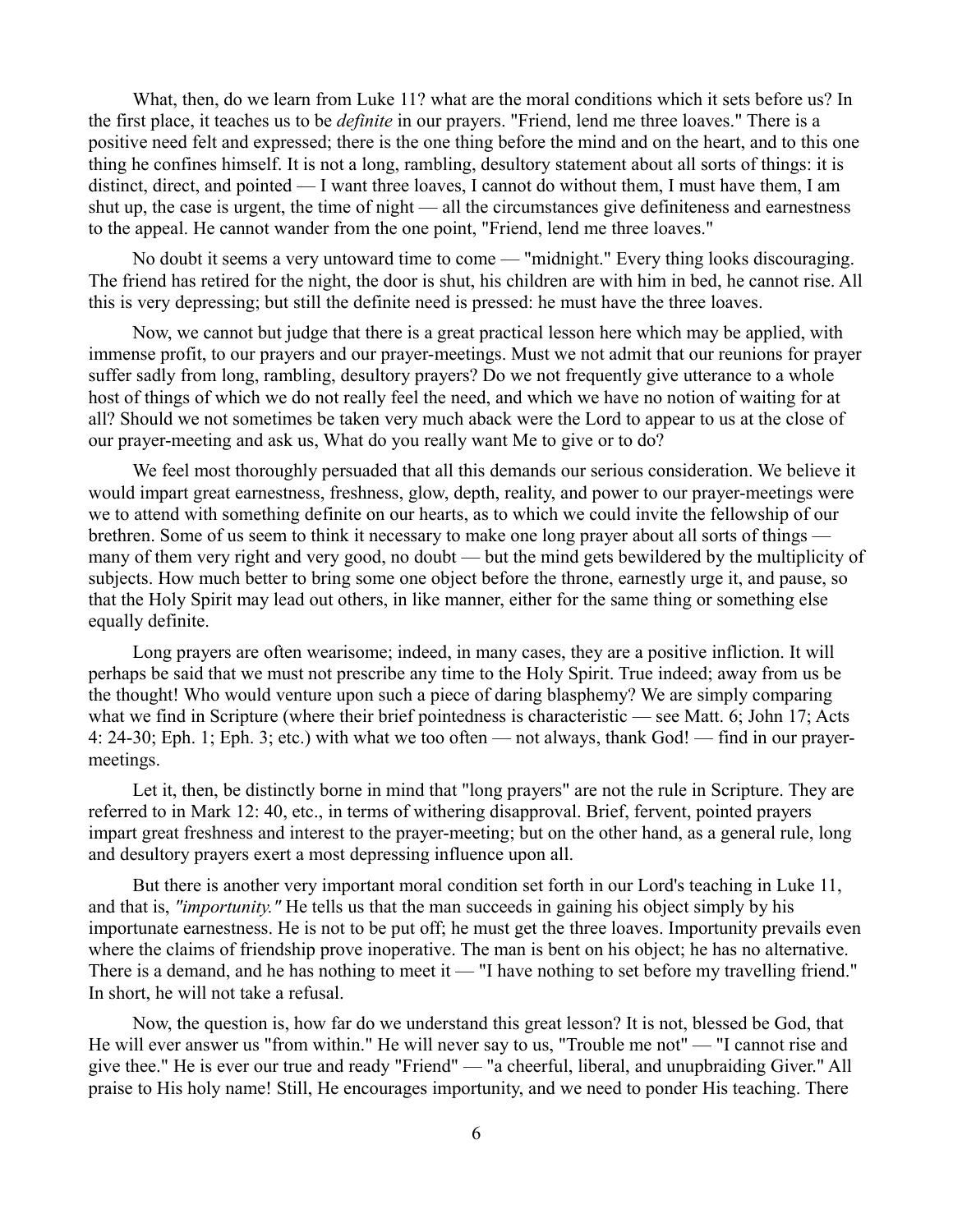is a sad lack of it in our prayer-meetings. Indeed, it will be found that in proportion to the lack of definiteness is the lack of importunity. The two go very much together. Where the thing sought is as definite as the "three loaves," there will generally be the importunate asking for it, and the firm purpose to get it.

The simple fact is, we are too vague and, as a consequence, too indifferent in our prayers and prayer-meetings. We do not seem like people *asking for what they want, and waiting for what they ask.* This is what destroys our prayer-meetings, rendering them pithless, pointless, powerless; turning them into teaching or talking-meetings, rather than deep-toned, earnest prayer-meetings. We feel convinced that the whole Church of God needs to be thoroughly aroused in reference to this great question; and this conviction it is which compels us to offer these hints and suggestions, with which we are not yet done.

## Part 4

The more deeply we ponder the subject which has been for some time engaging our attention, and the more we consider the state of the entire Church of God, the more convinced we are of the urgent need of a thorough awakening every where in reference to the question of prayer. We cannot — nor do we desire to — shut our eyes to the fact that deadness, coldness, and barrenness seem, as a rule, to characterise our prayer-meetings. No doubt we may find here and there a pleasing exception, but speaking generally, we do not believe that any sober, spiritual person will call in question the truth of what we state, namely, that the tone of our prayer-meetings is fearfully low, and that it is absolutely imperative upon us to inquire seriously as to the cause.

In the papers already put forth on this great, all-important, and deeply practical subject, we have ventured to offer to our readers a few hints and suggestions. We have briefly glanced at our lack of confidence, our failure in cordial unanimity, the absence of definiteness and importunity. We have referred in plain terms — and we must speak plainly if we are to speak at all — to many things which are felt by all the truly spiritual amongst us to be not only trying and painful, but thoroughly subversive of the real power and blessing of our reunions for prayer. We have spoken of the long, tiresome, desultory, preaching prayers which, in some cases, have become so perfectly intolerable, that the Lord's dear people are scared away from the prayer-meetings altogether. They feel that they are only wearied, grieved, and irritated, instead of being refreshed, comforted, and strengthened; and hence they deem it better to stay away. They judge it to be more profitable, if they have an hour to spare, to spend it in the privacy of their closet, where they can pour out their hearts to God in earnest prayer and supplication, than to attend a so-called prayer-meeting, where they are absolutely wearied out with incessant, powerless, hymn-singing, or long preaching prayers.

Now, we more than question the rightness of such a course. We seriously doubt if this be at all the way to remedy the evils of which we complain. Indeed, we are thoroughly persuaded it is not. If it be right to come together for prayer and supplication — and who will question the rightness? — then surely it is not right for any one to stay away merely because of the feebleness, failure; or even the folly of some who may take part in the meeting. If all the really spiritual members were to stay away on such a ground, what would become of the prayer-meeting? We have very little idea of how much is involved in the elements which compose a meeting. Even though we may not take part audibly in the action, yet if we are there in a right spirit — there really to wait upon God, we marvellously help the tone of a meeting.

Besides, we must remember that we have something more to do in attending a meeting than to think of our own comfort, profit, and blessing. We must think of the Lord's glory; we must seek to do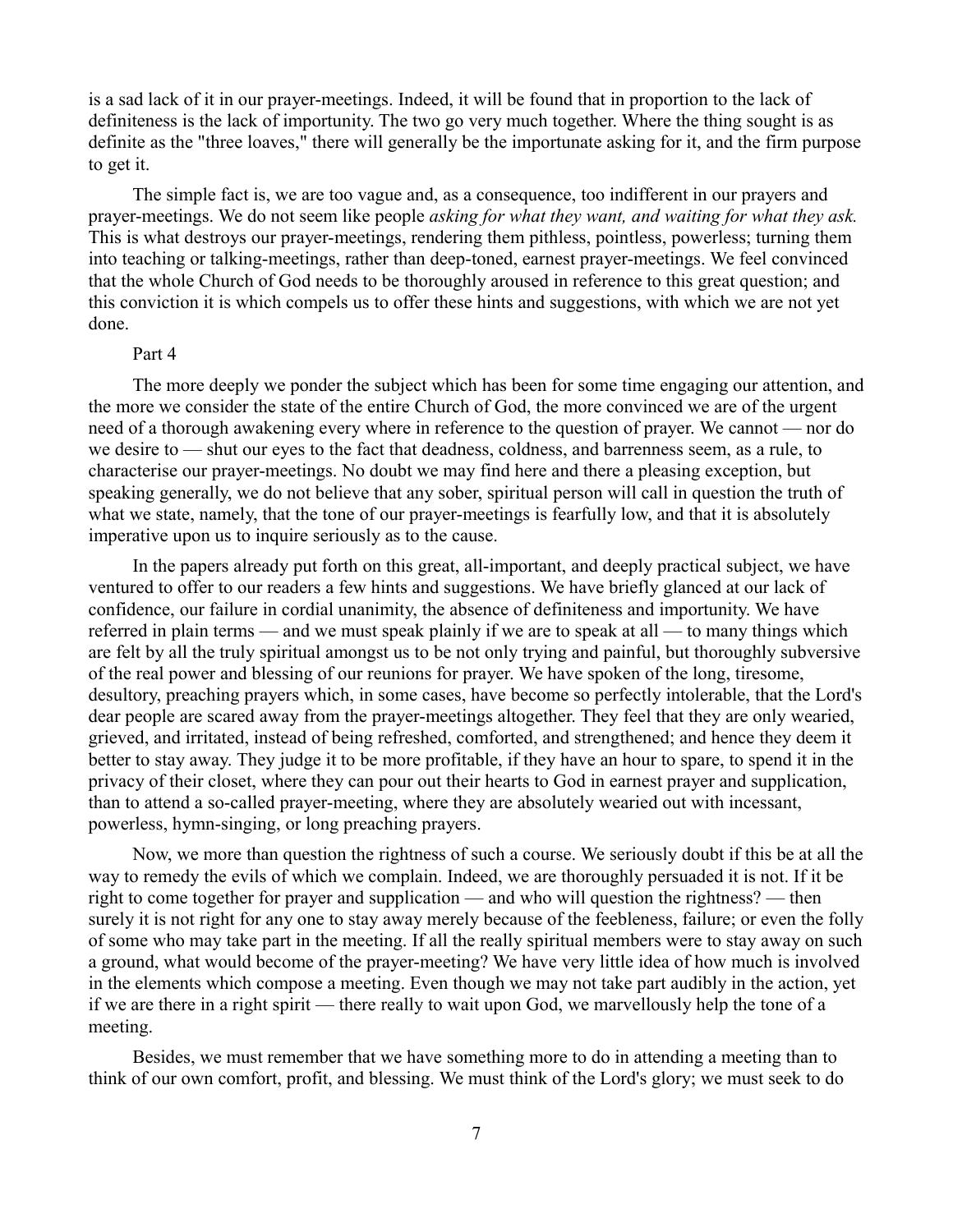His blessed will, and try to promote the good of others in every possible way; and neither of these ends, we may rest assured, can be attained by our deliberately absenting ourselves from the place where prayer is wont to be made.

We repeat, and with emphasis, the words, *"deliberately* absenting ourselves" — staying away because we are not profited by what takes place there. Many things may crop up to hinder our being present — ill-health, domestic duties, lawful claims upon our time if we are in the employment of others — all these things have to be taken into account; but we may set it down as a fixed principle that *the one who can designedly absent himself from the prayer-meeting is in a bad state of soul.* The healthy, happy, earnest, diligent soul will be sure to be found at the prayer-meeting.

But all this conducts us, naturally and simply, to another of those moral conditions at which we have been glancing in this series of papers. Let us turn for a moment to the opening lines of Luke 18. "And He spake a parable unto them to this end, *that men ought always to pray, and not to faint:* saying, 'There was in a city a judge, which feared not God, neither regarded man. And there was a widow in that city, and she came unto him, saying, Avenge me of mine adversary. And he would not for a while; but afterward he said within himself, Though I fear not God, nor regard man, yet, because this widow troubleth me, I will avenge her, lest by her continual coming she weary me. And the Lord said, 'Hear what the unjust judge saith. And shall not God avenge His own elect, which cry day and night unto Him, though He bear long with them? I tell you that He will avenge them speedily'" (ver 1-8).

Here, then, we have pressed upon our attention the important moral condition of *perseverance.* "Men ought *always* to pray, and *not to faint."* This is intimately connected with the definiteness and importunity to which we have already referred. We want a certain thing; we cannot do without it. We importunately, unitedly, believingly, and perseveringly wait on our God until He graciously send an answer, as He most assuredly will, if the moral basis and the moral conditions be duly maintained.

*But we must persevere.* We must not faint, and give up, though the answer does not come as speedily as we might expect. It may please God to exercise our souls by keeping us waiting on Him for days, months, or perhaps years. The exercise is good. It is morally healthful; it tends to make us real; it brings us down to the roots of things. Look, for example, at Daniel. He was kept for "three full weeks" waiting on God, in profound exercise of soul. "In those days I Daniel was mourning three full weeks. I ate no pleasant bread, neither came flesh nor wine in my mouth, neither did I anoint myself at all, till three full weeks were fulfilled."

All this was good for Daniel. There was deep blessing in the spiritual exercises through which this beloved and honoured servant of God was called to pass during those three weeks. And what is specially worthy of note is, that the answer to Daniel's cry had been despatched from the throne of God at the very beginning of his exercise, as we read at Daniel 10: 12, "Then said he unto me, 'Fear not Daniel; for *from the first day that thou didst set thine heart to understand, and to chasten thyself before thy God, thy words were heard, and I am come for thy words.* But" — how marvellous and mysterious is this! — "the prince of the kingdom of Persia withstood me one and twenty days; but, lo, Michael, one of the chief princes, came to help me; and I remained there with the kings of Persia. Now I am come to make thee understand what shall befall thy people in the latter days."

All this is full of interest. Here was the beloved servant of God mourning, chastening himself, and waiting upon God. The angelic messenger was on his way with the answer. The enemy was permitted to hinder; but Daniel continued to wait: he prayed, and fainted not; and in due time the answer came.

Is there no lesson here for us? Most assuredly there is. We, too, may have to wait long in the holy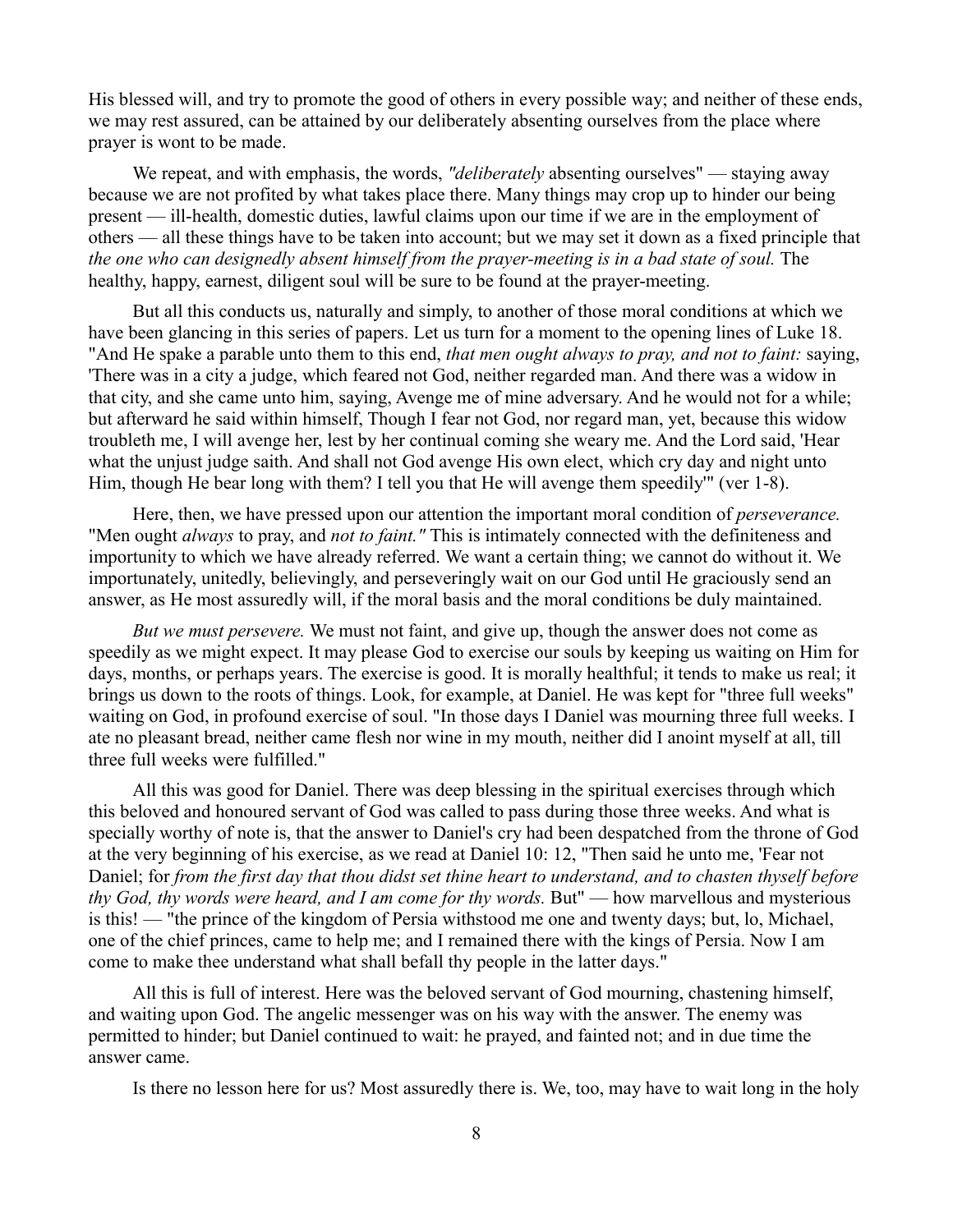attitude of expectancy, and in the spirit of prayer; but we shall find the time of waiting most profitable for our souls. Very often our God, in His wise and faithful dealing with us, sees fit to withhold the answer, simply to prove us as to the reality of our prayers. The grand point for us is, to have an object laid upon our hearts by the Holy Ghost — an object as to which we can lay the finger of faith upon some distinct promise in the Word, and to persevere in prayer until we get what we want. "Praying *always* with all prayer and supplication in the Spirit, and *watching* thereunto *with ad perseverance* and supplication for all saints" (Eph. 6: 18).

All this demands our serious consideration. We are as sadly deficient in perseverance as we are in definiteness and importunity. Hence the feebleness of our prayers and the coldness of our prayermeetings. We do not come together with a definite object, and hence we are not importunate, and we do not persevere. In short, our prayer-meetings are often nothing but a dull routine — a cold, mechanical service — something to be gone through — a wearisome alternation of hymn and prayer, hymn and prayer, causing the spirit to groan beneath the heavy burden of mere profitless bodily exercise.

We speak plainly and strongly: we speak as we feel. We must be permitted to speak without reserve. We call upon the whole Church of God, far and wide, to look this great question straight in the face — to look to God about it — to judge themselves about it. Do we not feel the lack of power in all our public reunions? Why those barren seasons at the Lord's table? Why the dullness and feebleness in the celebration of that precious feast which ought to stir the very deepest depths of our renewed being? Why the lack of unction, power, and edification in our public readings — the foolish speculations and the silly questions which have been advanced and answered for the last forty years? Why those varied evils on which we have been dwelling, and which are being mourned over almost every where by the truly spiritual? Why the barrenness of our gospel services? Why are souls not smitten down under the Word? Why is there so little gathering-power?

Brethren, beloved in the Lord, let us rouse ourselves to the solemn consideration of these weighty matters. Let us not be satisfied to go on with the present condition of things. We call upon all those who admit the truth of what we have been putting forth in these pages on "Prayer and the Prayer-Meeting," to unite in cordial, earnest, united prayer and supplication. Let us seek to get together according to God; to come as one man and prostrate ourselves before the mercy-seat, and perseveringly wait upon our God for the revival of His work, the progress of His gospel, the ingathering and upbuilding of His beloved people. Let our prayer-meetings be really prayer-meetings, and not occasions for giving out our favourite hymns, and starting our fancy tunes. The prayer-meeting ought to be the place of expressed need and expected blessing — the place of expressed weakness and expected power — the place where God's people assemble with one accord, to take hold of the very throne of God, to get into the very treasury of Heaven, and draw thence all we want for ourselves, for our households, for the whole Church of God, and for the vineyard of Christ.

Yes, there's a power which man can wield

When mortal aid is vain:

That eye, that arm, that love to reach

That list'ning ear to gain.

That power is prayer, which soars on high,

Through Jesus, to the throne,

And moves the hand which moves the world